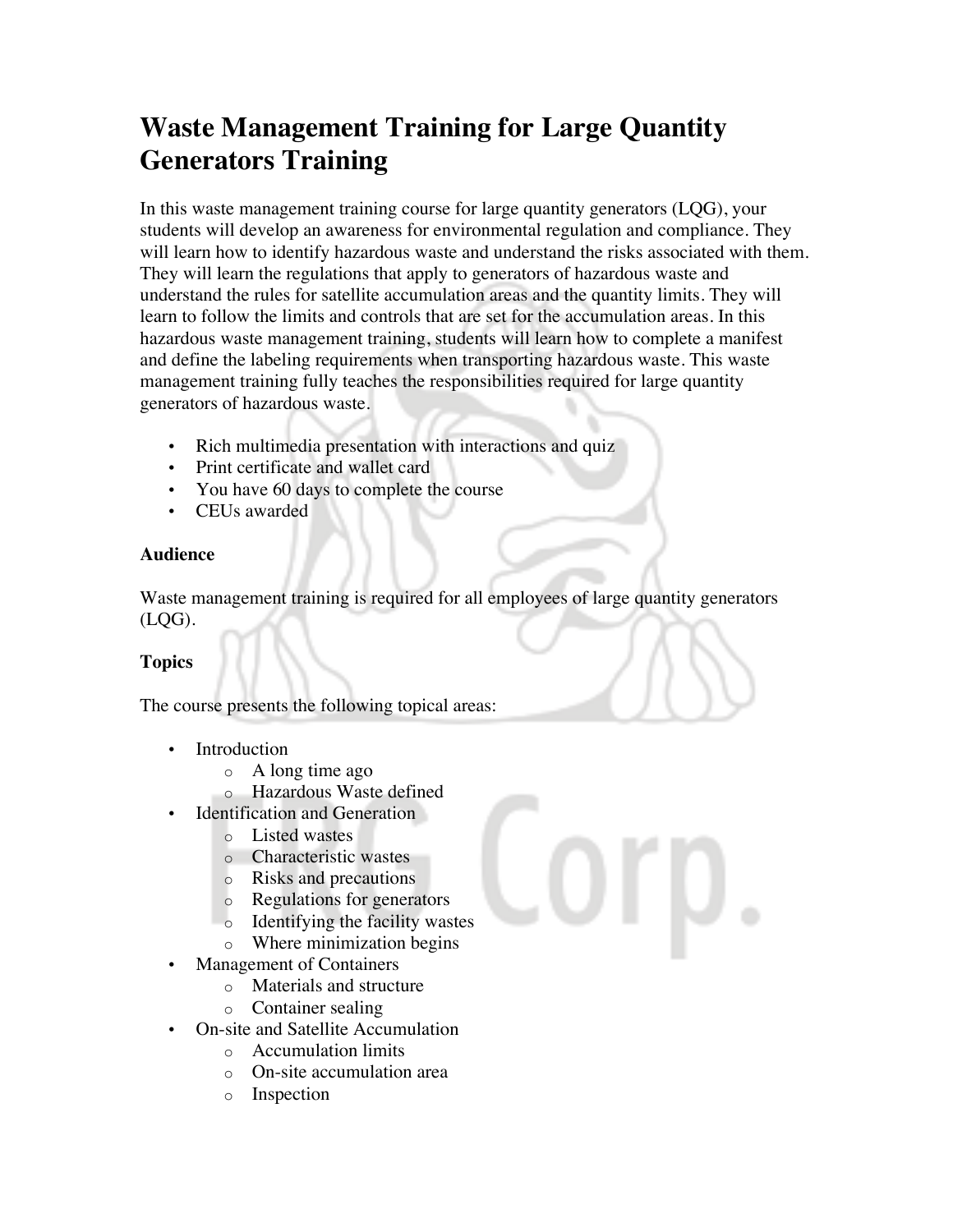- o Satellite areas
- o Satellite limits
- **Emergency Preparedness** 
	- o Communication
	- o Response equipment
	- o Emergency coordinator and responders
- Transportation and Manifest
	- o Treatment, recycling, disposal
	- o Transportation guidelines
	- o Information on the manifest
	- o Minimization commitment
- Waste Minimization
	- o Responsibility for minimization
	- o Minimization techniques
	- o Protecting the environment

### **Intended Learning Outcomes**

Upon successful completion of this course you will be better prepared to:

- Recognize where and how hazardous wastes are generated.
	- o Define the term generator as related to hazardous wastes.
- Take precautions based on the classes and characteristics of hazardous wastes.
	- o State the definition of acute hazardous wastes.
	- o List characteristics that qualify materials as hazardous waste.
- Execute proper management of hazardous waste containers.
	- o List characteristics of unfit containers.
	- o State operator responsibilities when filling containers.
	- o Identify labeling requirements.
- Maintain satellite accumulation areas following regulations.
	- o Recall requirement for prompt removal of satellite accumulation.
	- o State the quantity limits.
- Follow the limits and controls for accumulation areas.
	- o State the intervals for required inspections.
	- o Recognize the time limits for holding wastes on-site.
- Exercise prescribed precautions to be prepared for emergencies.
	- o State safety precaution when a single person handles waste.
	- o Recall first option for first emergency notification.
	- o Confirm familiarity with emergency response equipment.
- Properly complete and deliver the manifest.
	- o Define the required information for completion of a manifest.
	- o Name the first receiver of the manifest.